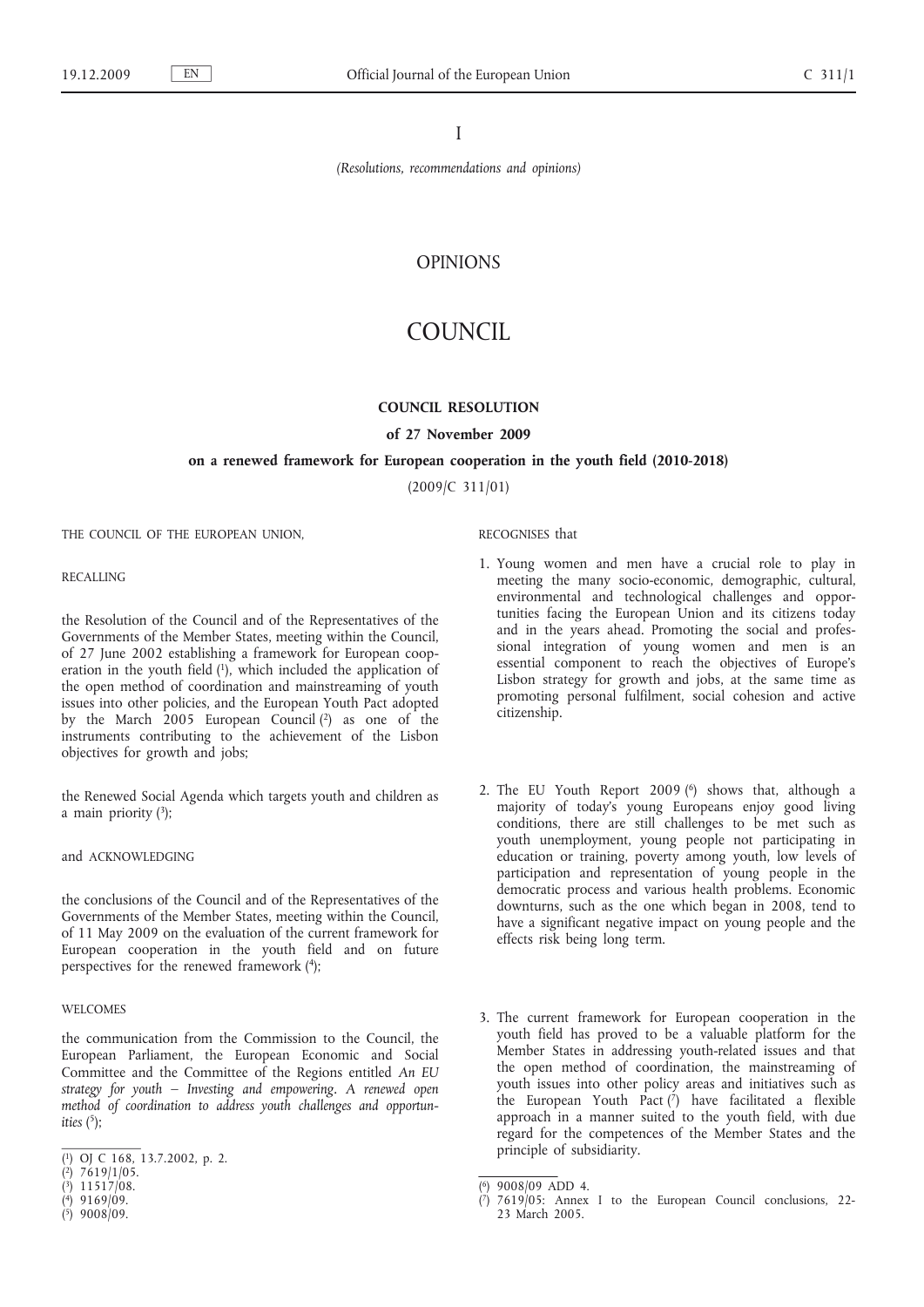- 4. A renewed framework setting out a strategy for European cooperation in the youth field over the next decade - while building on the progress made and experiences gained to date and while continuing to respect the Member States' responsibility for youth policy - would further enhance the efficiency and effectiveness of such cooperation and provide increased benefits to young people in the European Union, especially in the context of the post-2010 Lisbon Strategy.
- 5. It is of vital importance to enable all young women and men to make the best of their potential. This entails not only investing in youth, by putting in place greater resources to develop policy areas that affect young people in their daily lives and improve their well being, but also empowering youth by promoting their autonomy and the potential of young people to contribute to a sustainable development of society and to European values and goals. It also calls for greater cooperation between youth policies and relevant policy areas, in particular education, employment, social inclusion, culture and health.

# ACCORDINGLY AGREES that

- 1. In the period up to and including 2018, the overall objectives of European cooperation in the youth field should be to:
	- (i) create more and equal opportunities for all young people in education and in the labour market; and to
	- (ii) promote the active citizenship, social inclusion and solidarity of all young people.
- 2. The main fields of action in which initiatives should be taken are outlined below and detailed in Annex I hereto:
	- Education and training,
	- Employment and entrepreneurship,
	- Health and well-being,
	- Participation,
	- Voluntary activities,
	- Social inclusion,
	- Youth and the world,
	- Creativity and culture.
- 3. While fully respecting Member States' responsibility for youth policy and the voluntary nature of European cooperation in the youth field, achieving the two interrelated overall objectives implies a dual approach involving the development and promotion of both:
	- (i) specific initiatives in the youth field i.e. policies and actions specifically targeted at young people in areas such as non-formal learning, participation, voluntary activities, youth work, mobility and information;

(ii) mainstreaming initiatives - i.e. initiatives to enable a cross-sectoral approach where due account is taken of youth issues when formulating, implementing and evaluating policies and actions in other policy fields which have a significant impact on the lives of young people. Building on the example of the European Youth Pact, a youth dimension should continue to be integrated in the post-2010 Lisbon Strategy and the Renewed Social Agenda as well as in relevant EU strategies and programmes, such as the new Strategic Framework for European cooperation in Education and Training, the Employment Guidelines, the Health Strategy and the Agenda for Culture.

# UNDERLINES that

- 1. European Youth Policy cooperation should be firmly anchored in the international system of human rights. A number of guiding principles should be observed in all policies and activities concerning young people, namely the importance of:
	- (a) promoting gender equality and combating all forms of discrimination, respecting the rights and observing the principles recognised inter alia in Articles 21 and 23 of the Charter of Fundamental Rights of the European Union;
	- (b) taking account of possible differences in the living conditions, needs, aspirations, interests and attitudes of young people due to various factors, paying particular attention to those who, for different reasons, may have fewer opportunities;
	- (c) recognising all young people as a resource to society, and upholding the right of young people to participate in the development of policies affecting them by means of a continuous structured dialogue with young people and youth organisations.

# FURTHER AGREES that

- 1. In the period up to 2018 European cooperation in the youth field should be implemented by means of a renewed open method of coordination, and should draw on the overall objectives, dual approach and main fields of action outlined above.
- 2. European cooperation in the youth field should be evidence based, pertinent and concrete. It should produce clear and visible results which should be presented, reviewed and disseminated on a regular basis and in a structured manner, thereby establishing a basis for continuous evaluation and development.
- 3. The success of the open method of coordination in the youth field depends on the political commitment of Member States and on effective working methods at national and EU level. From this perspective, the working methods used in the context of European cooperation should be based on the following: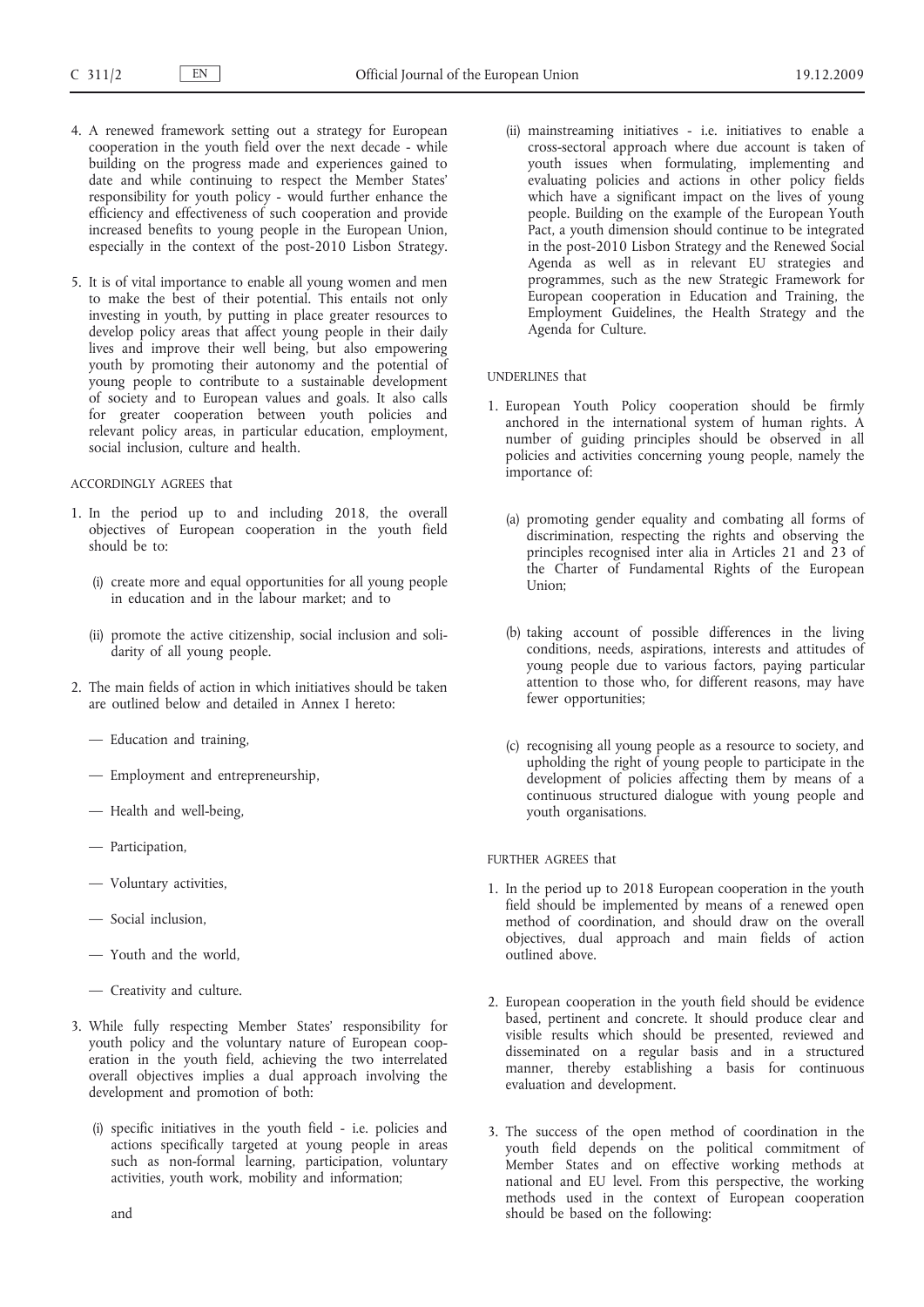- (i) *Work cycles*: The period up to 2018 will be divided into a series of 3-year cycles, with the first cycle covering the years from 2010 to 2012;
- (ii) *Priorities*: For each of these cycles, a number of priorities for European cooperation will be chosen which contribute to the fields of action identified under this framework. The priorities will be adopted by the Council on the basis of the relevant joint Council/Commission report - as referred to hereafter - and in cooperation with the representatives of the two Presidency trios covering the work cycle in question. These priorities for European cooperation will be designed to allow for cooperation between all the Member States or for closer cooperation between a more limited number of Member States (clusters), in accordance with national priorities. The priorities for the first part of the first work cycle under this new framework are set out in Annex II hereto. The priorities for the second part of this cycle will be presented and adopted by the Council at a later date;
- (iii) *Implementation instruments*: For the framework of cooperation to be effectively implemented, there is a need both for instruments in the specific youth field and for instruments in other related policy fields.

In the specific youth field, the instruments are outlined in sub-paragraphs (a)-(g). These should be used to support the dual approach, i.e. to implement specific initiatives in the youth field, as well as to promote a cross-sectoral approach to support mainstreaming of a youth perspective in other related policy fields. In the mainstreaming work, the instruments should be used as a basis for dialogue with, and support for, other policy fields in order for these to integrate a youth perspective where and when relevant.

- (a) *Knowledge building and evidence-based youth policy*: Youth policy should be evidence-based. Better knowledge and understanding of the living conditions, values and attitudes of young women and men needs to be gathered and shared with other relevant policy fields so as to enable appropriate and timely measures to be taken. Such knowledge can be promoted inter alia via support to the European Knowledge Centre for Youth Policy and its correspondents, EU-wide analytical capacity (Eurydice), youth research, studies, special European youth surveys and networks of researchers. The EU Youth Report will also be an essential contribution towards evidence-based policy making. Cooperation between relevant authorities, youth researchers, young people, youth organisations and those active in youth work should be promoted;
- (b) *Mutual learning*: Mutual learning is a key element in this framework of cooperation. It provides the opportunity to identify and learn from good practices in different Member States. Mutual learning will be carried out by such means as peer

learning activities, conferences and seminars, high level forums or expert groups as well as through, studies and analyses, and web-based networks, with the involvement of relevant stakeholders. The subjects of these activities should be closely linked to the priorities for the respective three year work cycles. All of these initiatives should be developed with clear objectives and on the basis of clear mandates, time schedules and planned outputs to be proposed by the Commission in cooperation with the Member States.

Policy dialogue with third countries and cooperation with international organisations such as the Council of Europe, OECD<sup>(1)</sup> and the United Nations should be continued, thereby providing a source of reference and inspiration;

- (c) *Progress reporting:* The European Union Youth Report should be drawn up by the Commission at the end of each work cycle - and in the case of the first under the new framework, in 2012. The EU Youth Report shall consist of two parts: A joint Council-Commission report (political part), and supporting documents (statistical and analytical part). The EU Youth report will evaluate progress made towards the overall objectives of the framework, as well as progress regarding the priorities defined for the most recent work cycle and identify good practises. The EU Youth Report should be based on national reports drawn up by the Member States in the youth field and in other relevant policy areas, as well as on other existing information and statistical data. Duplication of reporting obligations should be avoided. The EU Youth Report should also serve as a basis for establishing a set of priorities for the following work cycle;
- (d) *Dissemination of results*: To enhance visibility and impact of cooperation under this framework at local, regional, national and European level, the outcomes of cooperation should be widely disseminated among all relevant stakeholders and, where appropriate, discussed at the level of Directors-General or Ministers:
- (e) *Monitoring of the process*: To promote the delivery of results through the open method of coordination, as well as ownership of the method at both national and EU level, the Member States and the Commission will work closely together in steering, taking forward and evaluating the process and its outcomes. In this context, work should be carried out on the basis of existing indicators which have a bearing on the situation of young people in fields such as education, employment, health, social inclusion and, where appropriate, proposals should be developed on potential new indicators for consideration by the Council;

<sup>(</sup> 1) The right of participation in such work of all Member States should be ensured.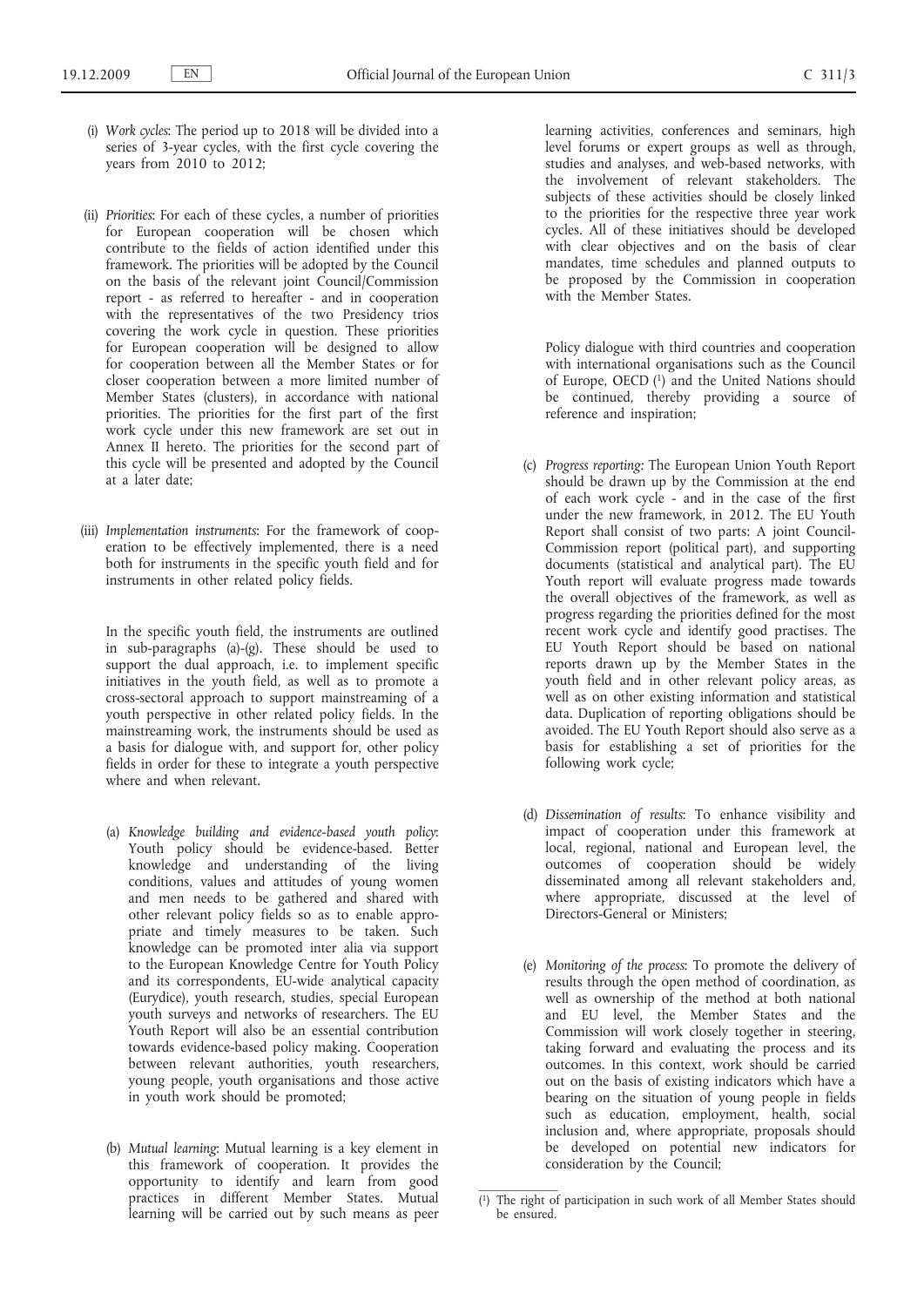(f) *Consultations and structured dialogue with young people and youth organisations*: The structured dialogue with young people and youth organisations, which serves as a forum for continuous joint reflection on the priorities, implementation and follow-up of European cooperation in the youth field, should be pursued and developed.

The themes of the dialogue should be aligned with the overall objectives of European cooperation in the youth field and the priorities for each work cycle. Clear objectives and realistic procedures should be established for each cycle of dialogue in order to ensure continuity and follow-up. The dialogue should be as inclusive as possible and developed at local, regional, national and EU level and include youth researchers and those active in youth work. Structured dialogue with young people and youth organisations in other policy fields should also be supported. The implementation of the structured dialogue is further outlined in Annex III;

- (g) *Mobilisation of EU Programmes and Funds*: Effective use should be made of available EU funds such as the Structural Funds, and of relevant programmes such as the *Youth in Action, Lifelong Learning, Culture, Progress, Media, Erasmus for Young Entrepreneurs* and *Competitiveness and Innovation* programmes as well as the relevant EU Programmes and Funds in the areas of external relations and development cooperation.
- 4. For each 3 year cycle, instruments should, as far as possible, be used for work towards the priorities.
- 5. Under this framework of cooperation, supporting and developing youth work should be regarded as crosssectoral issues. Youth work is a broad term covering a large scope of activities of a social, cultural, educational or political nature both by, with and for young people. Increasingly, such activities also include sport and services for young people. Youth work belongs to the area of 'out-ofschool' education, as well as specific leisure time activities managed by professional or voluntary youth workers and youth leaders and is based on non-formal learning processes and on voluntary participation. The ways in which youth work can contribute to achieving the overall objectives identified above - as well as be supported and recognised as an added value for its economic and social contribution - should be further examined and discussed under this framework. Among the issues to be discussed are: appropriate training for youth workers and leaders, the recognition of their skills using the appropriate European instruments, support for the mobility of youth workers and leaders and the promotion of innovative services and approaches for youth work.

6. The renewed framework for European cooperation in the youth field may be reviewed and necessary adjustments made by the Council in the light of any major new developments in Europe, particularly decisions taken on a post-2010 Lisbon Strategy.

### ACCORDINGLY INVITES THE MEMBER STATES to

- 1. Work together, with the support of the Commission and using the open method of coordination as outlined in this Resolution, to enhance European cooperation in the youth field in the period up to 2018 on the basis of the overall objectives, the fields of action, the dual approach, principles and implementation instruments described above, and of the priorities agreed for each work cycle.
- 2. Adopt, on the basis of national priorities, measures at national level which can contribute to achieving the overall objectives outlined in the renewed framework, as well as consider whether inspiration can be drawn from mutual learning at EU level, when devising national policies in the youth field and other related policy areas.

# INVITES THE COMMISSION to

- 1. Work with and support the Member States during the period up to 2018 - in cooperating within this framework on the basis of the overall objectives, the fields of action, the dual approach, principles and implementation instruments described above, and the priorities agreed for each work cycle.
- 2. Examine, in particular through the EU Youth Report, the degree to which the overall objectives of this framework have been met. In this context the Commission is invited to set up a working group to discuss, in consultation with relevant policy areas, existing data on the situation of young people and the possible need for development of indicators in fields where they do not exist, or where no youth perspective is apparent. The results of this work and proposals on potential new indicators should be submitted for consideration by the Council no later than December 2010.
- 3. Propose a flexible framework for peer-learning activities and launch studies relevant to the overall objectives and priorities, as well as to regularly report to the Council on these various activities.
- 4. Prepare in 2017, in association with Member States, a final evaluation report covering this framework of cooperation. The final evaluation report should be discussed by the Council in 2018.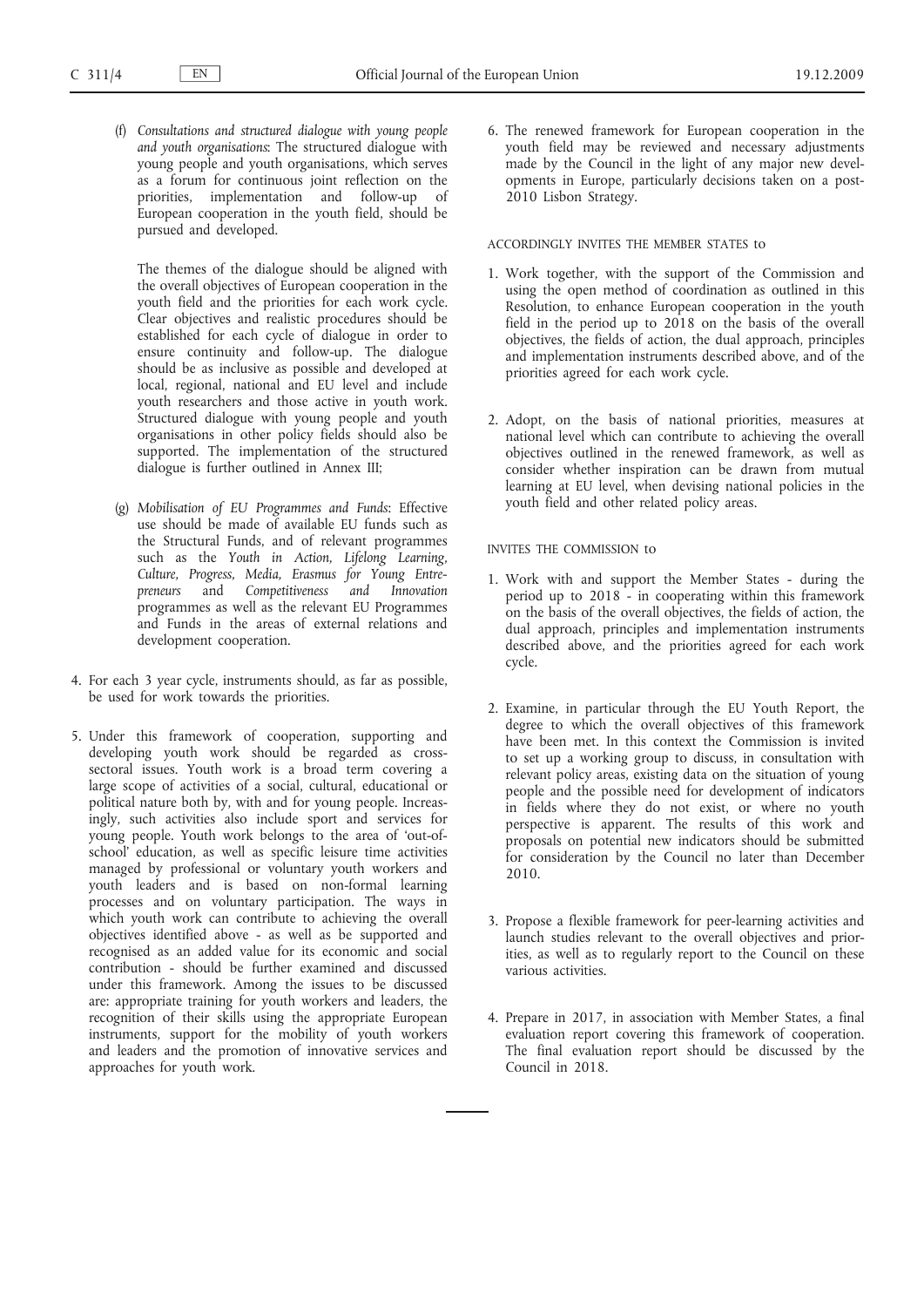### *ANNEX I*

#### **YOUTH-RELATED AIMS AND POSSIBLE INITIATIVES FOR MEMBER STATES AND THE COMMISSION**

Many of the fields of action listed in paragraph 2 of the ACCORDINGLY AGREES section above and detailed further below clearly have their own overall objectives and priorities and are outlined in separate cooperation frameworks and strategies, and are addressed within their respective open methods of coordination. Efforts are however needed to ensure that a youth perspective is suitably maintained in each field. With this purpose in mind, this Annex proposes in section (A) a number of initiatives for *all* fields, followed in section (B) by a series of specific youth-related aims intended to clarify the youth dimension in each of the fields of action listed, together with a non-exhaustive list of possible initiatives which can be taken by Member States and/or the Commission within their respective competences and with due regard for the principle of subsidiarity.

# (a) **General initiatives**

The following general initiatives should be considered in *all* the fields of action identified:

- Developing and strengthening cooperation between policy makers in the respective fields of action and youth policy makers, inter alia through improved dialogue and the sharing of knowledge and expertise,
- Encouraging and supporting the involvement and participation of young people and youth organisations in policy making, implementation and follow-up,
- Providing quality guidance and counselling services,
- Improving access to quality youth information and disseminating information through all possible channels at local, regional, national level, as well as through Europe-wide organisations such as Eurodesk, ERYICA and EYCA and other European networks,
- Strengthening cooperation with local and regional authorities,
- Supporting the development of better knowledge about the situation of young people, for instance through support to youth research, research networks, specific studies, etc.,
- Supporting the development of youth work and recognising its value,
- Making effective use of, and facilitating access of young people to, available EU funds and programmes,
- Supporting development of experimental projects and programmes to try out new and innovative ideas and to exchange good practices,
- Recognising the value of bilateral and multilateral cooperation for European cooperation in the field of youth policy,
- Including, where appropriate, a children's policy dimension, having regard to their rights and protection taking into account that the life and future prospects of young people are significantly determined by the opportunities, support and protection received during childhood.

### (b) **Youth-related aims and possible initiatives for each field of action**

# EDUCATION AND TRAINING

*Aim:* Equal access for young people to high quality education and training at all levels and opportunities for lifelong learning should be supported. As a complement to formal education, non-formal learning for young people should be promoted and recognised, and better links between formal education and non-formal learning developed. Young people's transition between education and training and the labour market should be facilitated and supported, and early school leaving reduced.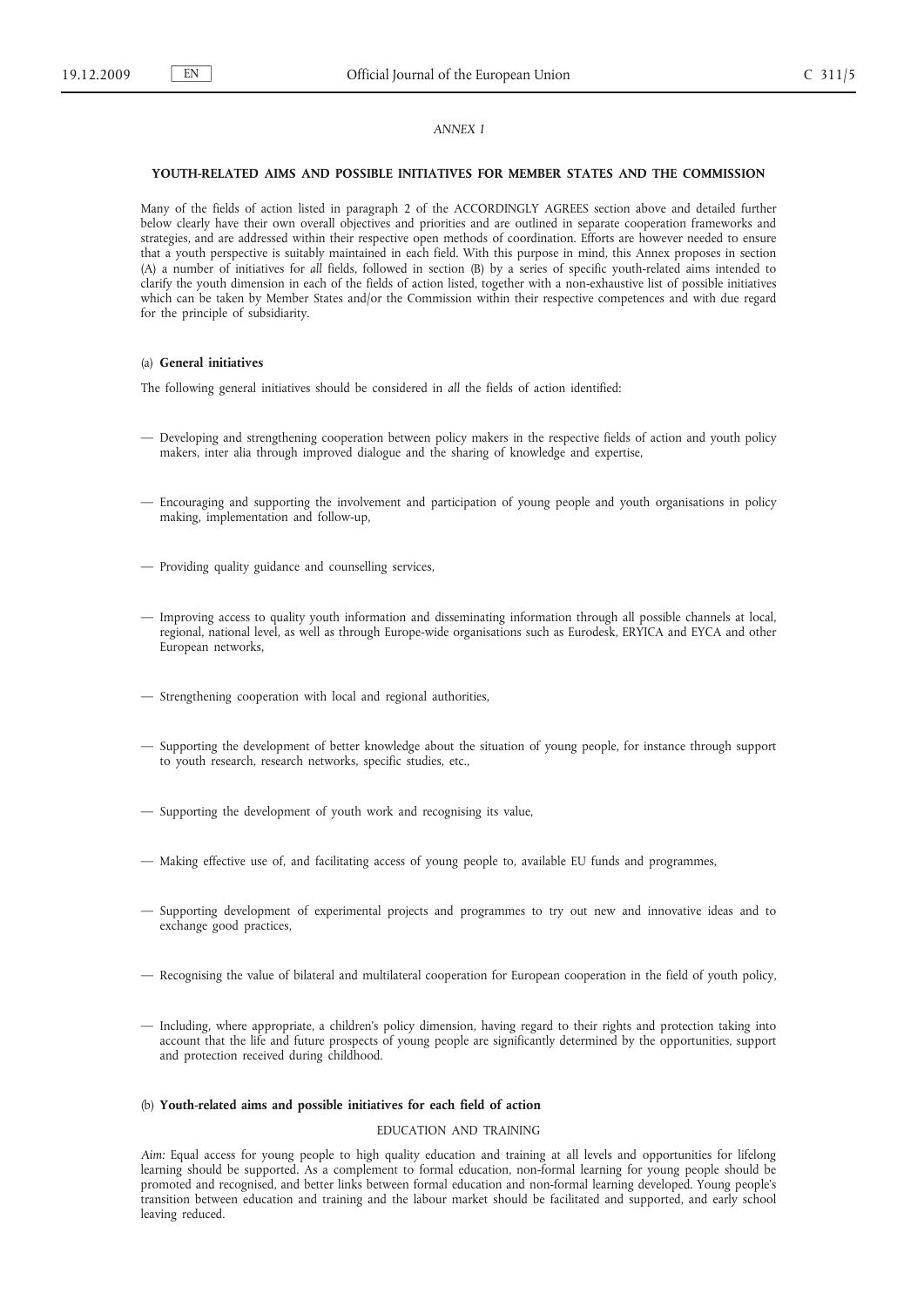*Initiatives by Member States and the Commission within their respective spheres of competence*

- Support the development of youth work and other non-formal learning opportunities as one of a range of actions to address early school leaving,
- Fully use the range of tools established at EU level for the transparency and validation of skills and the recognition of qualifications  $(1)$ ,
- Promote learning mobility of all young people,
- Address gender and other stereotypes via formal education and non-formal learning,
- Use formal education and non-formal learning to promote cohesion and understanding across different groups, promote equal opportunities and narrow the gaps in achievement,
- Develop participative structures in education as well as cooperation between schools, families and local communities,
- Encourage formal education and non-formal learning in support of young people's innovation, creativity and entrepreneurship,
- Make a broader public aware of the value of non-formal learning outcomes.

The Commission will further develop *Europass* as a European instrument for the transparency of skills, including tools for the self-assessment of skills and the recording of competences by third parties such as Europass-Mobility Promoter Organisations.

#### EMPLOYMENT AND ENTREPRENEURSHIP

*Aim:* Young people's integration into the labour market, either as employees or as entrepreneurs, should be supported. The transition from education and training, or from unemployment or inactivity, to the labour market should be facilitated and supported. Opportunities to reconcile working life with family life should be improved. In the post-2010 Lisbon Strategy a youth perspective needs to be ensured, and work carried out in line with the overall objectives of the European Youth Pact needs to be continued.

*Initiatives by Member States and the Commission within their respective spheres of competence*

- Increase and improve investments in the provision of suitable skills for those jobs in demand on the labour market, with better matching in the short term and better anticipation in the longer term of the skills needed,
- Take the specific situation of young people into account when devising flexicurity strategies,
- Promote cross-border professional and vocational opportunities for young people,
- Develop short-term measures in their recovery plans to stimulate the integration of young people in the labour market as well as structural measures taking into account youth,
- Develop career guidance and counselling services,
- Lower barriers to the free movement of workers across the EU,
- Promote quality internships and apprenticeships to facilitate the entry to, and progress within, the labour market,
- Improve childcare and promote sharing of responsibilities between partners in order to facilitate reconciliation between professional and private life for both young women and young men,
- Support young people's entrepreneurship inter alia via entrepreneurship education, support to 'start up' funds, mentoring programmes, and encourage recognition of junior enterprise,

<sup>(</sup> 1) The former being ensured through tools such as Europass, EQF or ECVET, and the latter by Directive 2005/36/EC.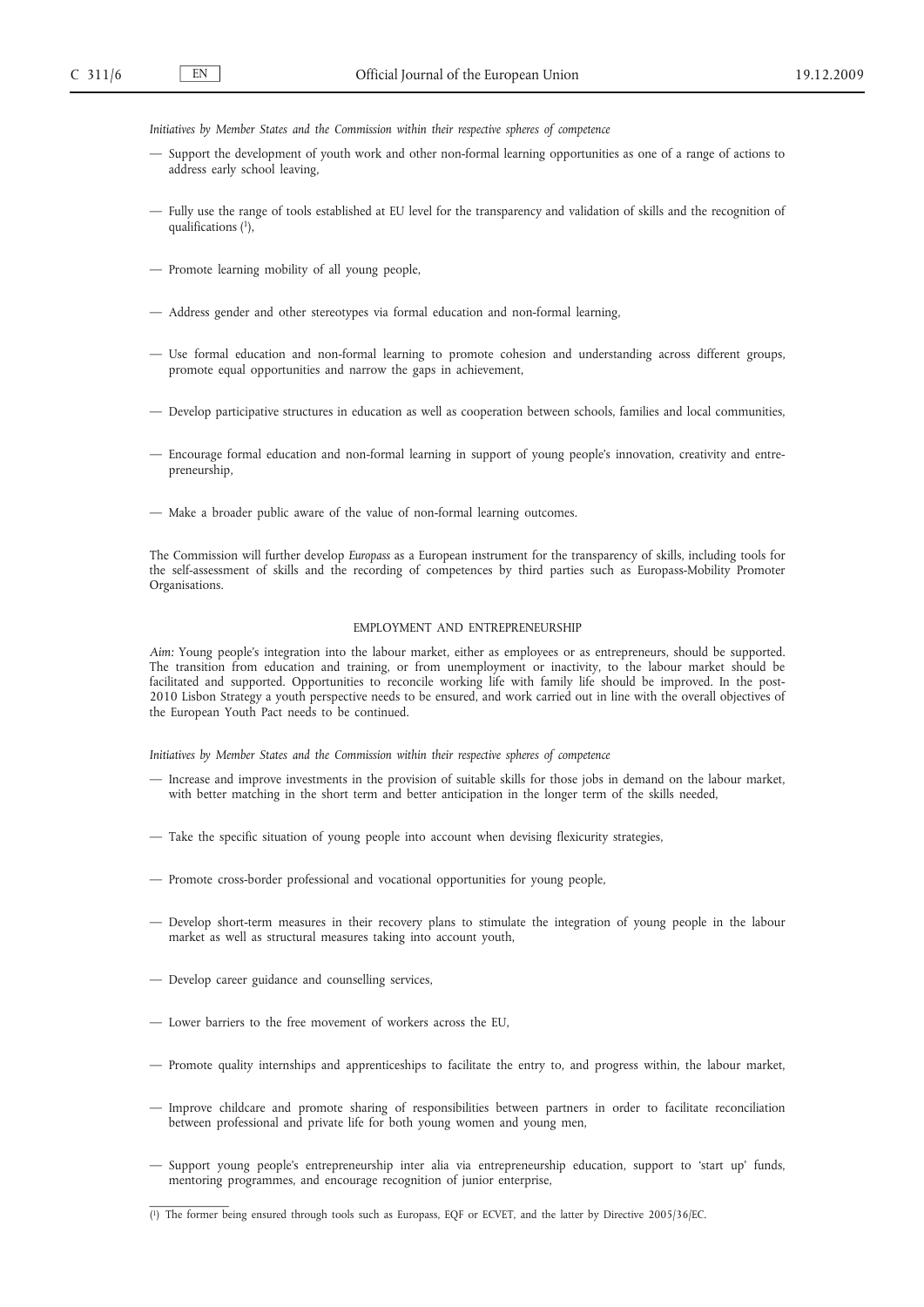— Support development of European networks and structures to promote youth entrepreneurship,

— Promote entrepreneurship in the field of sustainable development.

#### HEALTH AND WELL-BEING

*Aim:* The health and well-being of young people should be supported, with a focus on the promotion of mental and sexual health, sport, physical activity and healthy life styles, as well as the prevention and treatment of injury, eating disorders, addictions and substance abuse.

*Initiatives by Member States and the Commission within their respective spheres of competence*

- Follow up the Council Resolution on the health and well-being of young people (1) and encourage youth fitness and physical activity by applying the EU Physical Activity Guidelines (2),
- Take into account that health is a state of complete physical, mental and social well-being and not merely the absence of disease or infirmity in activities to promote the health and well-being of young people,
- Encourage healthy lifestyles for young people via physical education, education on nutrition, physical activity and collaboration between schools, youth workers, health professionals and sporting organisations,
- Emphasise the role of sport as an activity supporting teamwork, intercultural learning, fair play and responsibility,
- Increase knowledge and awareness of youth workers and youth leaders of health issues,
- Mobilise stakeholders at local level in order to detect and help young people at risk and to signpost them to other services, where needed,
- Encourage peer-to-peer health education,
- Promote the protection of children and young people, in particular regarding the competences concerning new media and their protection against certain dangers arising from the use of new media, while also recognising the benefits and opportunities new media can offer young people, e.g. through the follow-up of the Council conclusions of 21 May 2008 and 27 November 2009 on media literacy in the digital environment,
- Facilitate access to existing health facilities by making them more youth friendly.

### PARTICIPATION

*Aim:* Young people's participation in representative democracy and civil society at all levels and in society at large should be supported.

*Initiatives by Member States and the Commission within their respective spheres of competence*

- Develop mechanisms for dialogue with youth and youth participation on national youth policies,
- Encourage use of already existing, or development of, guidelines on youth participation, information and consultation in order to ensure the quality of these activities,
- Support politically and financially youth organisations, as well as local and national youth councils and promote recognition of their important role in democracy,
- Promote the participation of more and a greater diversity of young people in representative democracy, in youth organisations and other civil-society organisations,
- Make effective use of information and communication technologies to broaden and deepen participation of young people,

<sup>(</sup> 1) OJ C 319, 13.12.2008, p. 1.

<sup>(</sup> 2) Recommended Policy Actions in Support of Health-Enhancing Physical Activity, 2008.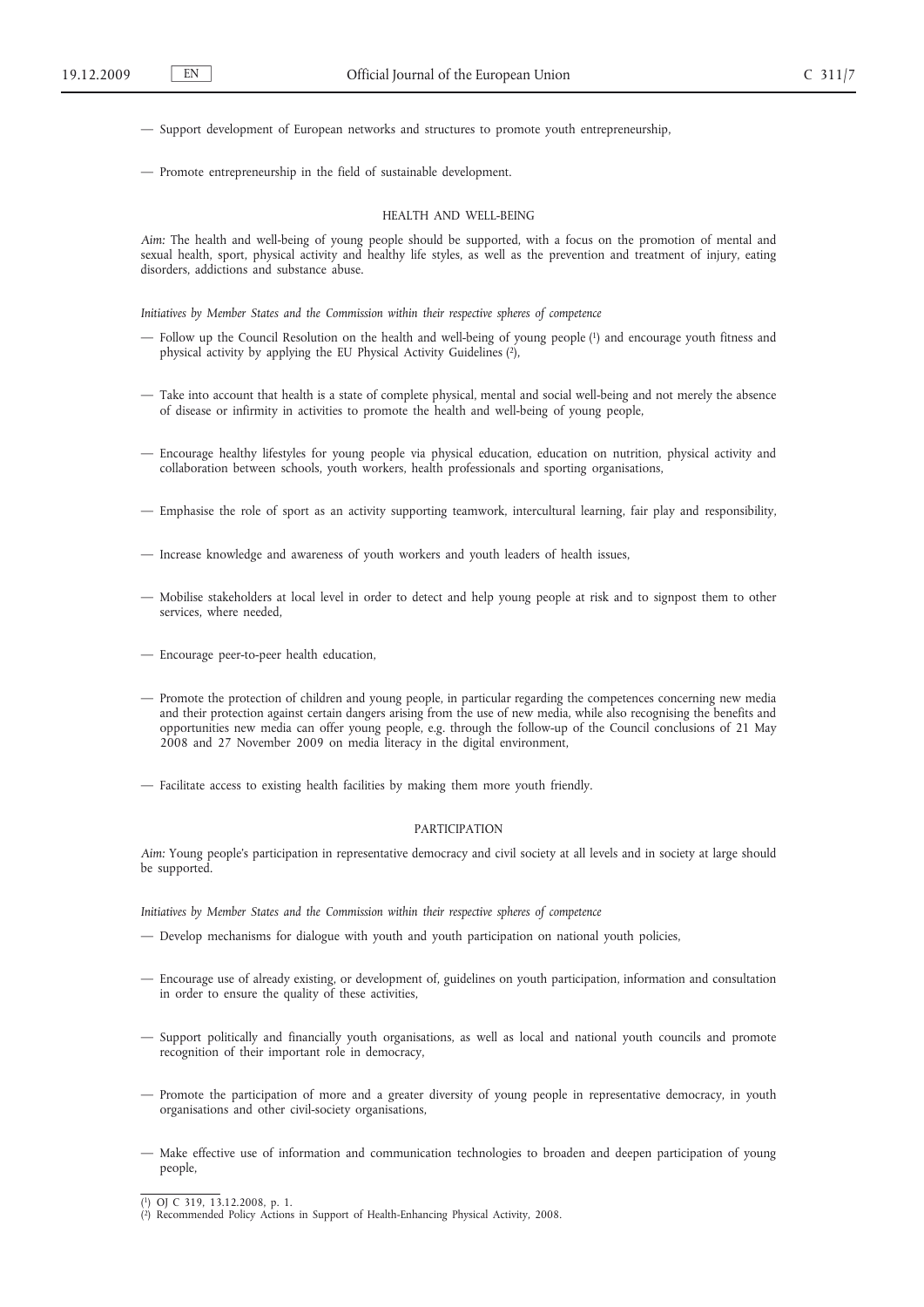— Support various forms of 'learning to participate' from early age through formal education and non-formal learning,

— Further develop opportunities for debate between public institutions and young people.

The Commission will revise the European Youth Portal and promote greater outreach to young people.

#### VOLUNTARY ACTIVITIES

*Aim:* Young people's voluntary activities should be supported and better recognised for their value as an important form of non-formal learning. Obstacles to voluntary activities should be removed and the cross-border mobility of young people promoted.

*Initiatives by Member States and the Commission within their respective spheres of competence*

- Promote the recognition of skills acquired through voluntary activities through instruments such as Europass, Youthpass and Member State funded instruments,
- Implement the Council Recommendation on the mobility of young volunteers in Europe (1),
- Raise awareness about the value of voluntary activities, including through peer-to-peer processes,
- Promote protection of young volunteers and quality in voluntary activities,
- Engage young people and youth organisations in the planning, delivery and evaluation of the future European Year of Voluntary Activities Promoting Active Citizenship (2011),
- Promote intergenerational solidarity through voluntary activities.

### SOCIAL INCLUSION

*Aim:* The social exclusion and poverty of young people and the transmission of such problems between generations should be prevented and mutual solidarity between society and young people strengthened. Equal opportunities for all should be promoted and all forms of discrimination combated.

*Initiatives by Member States and the Commission within their respective spheres of competence*

- Realise the full potential of youth work and youth centres as means of inclusion,
- Adopt a cross-sectoral approach when working to improve community cohesion and solidarity and reduce the social exclusion of young people, addressing the interlinkages between e.g. young people's education and employment and their social inclusion,
- Support the development of intercultural awareness and competences for all young people and combat prejudice,
- Support information and education activities for young people about their rights,
- Address the issues of homelessness, housing and financial exclusion,
- Promote access to quality services e.g. transport, e-inclusion, health, social services,
- Promote specific support for young families,
- Engage young people and youth organisations in the planning, delivery and evaluation of European Year of Combating Poverty and Social Exclusion (2010).

#### YOUTH AND THE WORLD

*Aim:* Young people's participation in and contribution to global processes of policy-making, implementation and followup (concerning issues such as climate change, the UN Millennium Development Goals, human rights, etc.) and young people's cooperation with regions outside of Europe should be supported.

( 1) OJ C 319, 13.12.2008, p. 8.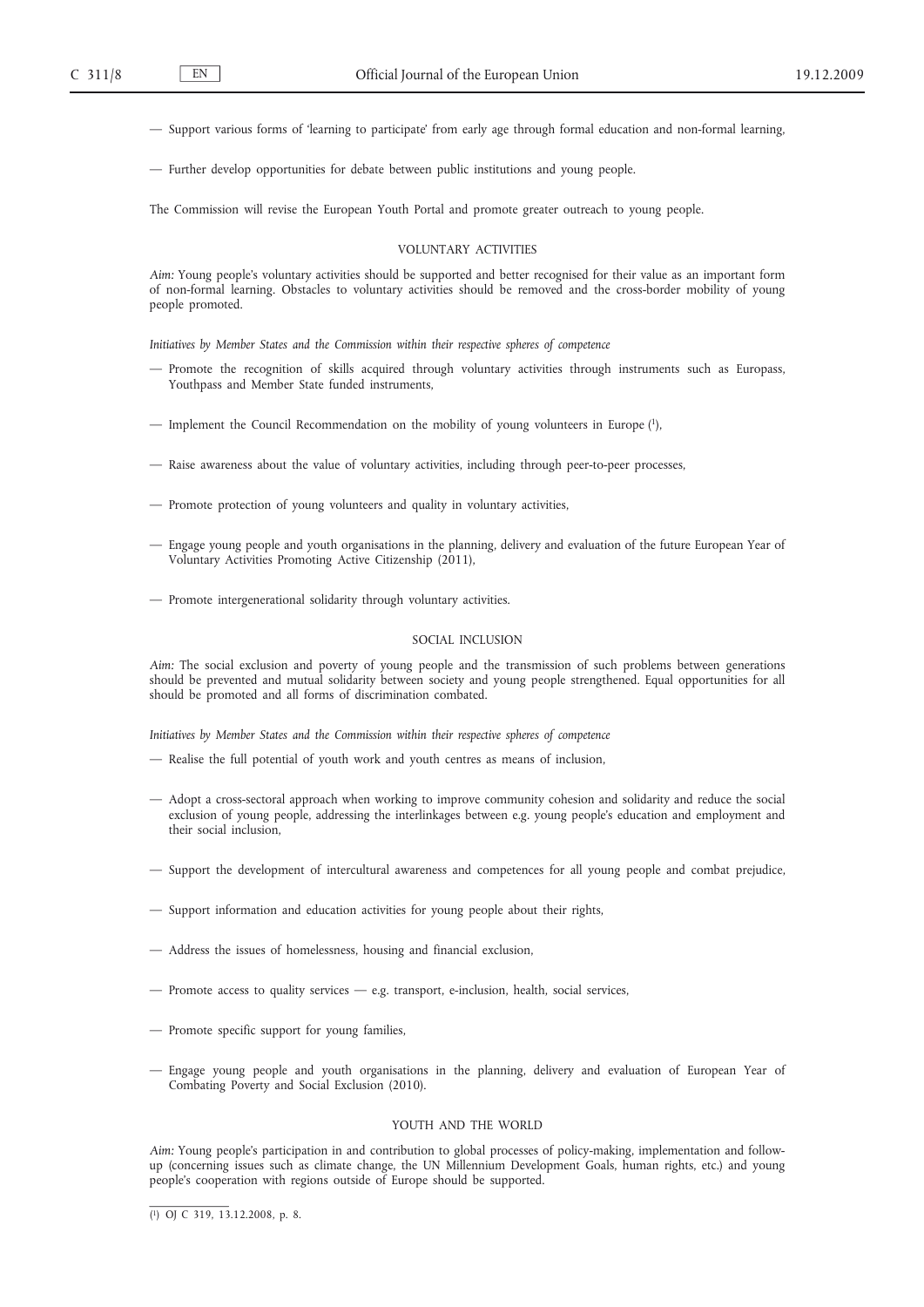*Initiatives by Member States and the Commission within their respective spheres of competence*

- Raise the awareness of young people about global issues such as sustainable development and human rights,
- Provide opportunities for young people to exchange views with policy-makers on global issues (e.g. via participation in international meetings, virtual platforms/forums, etc.),
- Foster mutual understanding among young people from all over the world through dialogue and by means of supporting actions such as training courses, exchanges, and meetings,
- Encourage young people to participate in 'green volunteering' and 'green' patterns of consumption and production (e.g. recycling, energy conservation, hybrid vehicles, etc.),
- Promote entrepreneurship, employment, education and volunteering opportunities with regions outside of Europe,
- Promote cooperation with, and exchanges between, those active in youth work on different continents,
- Encourage young people to participate in development cooperation activities either in their country of residence or abroad.

### CREATIVITY AND CULTURE

*Aim:* Young people's creativity and capacity for innovation should be supported through better quality access to and participation in culture and cultural expressions from an early age, thereby promoting personal development, enhanced learning capabilities, intercultural skills, understanding and respect for cultural diversity and the development of new and flexible skills for future job opportunities.

*Initiatives by Member States and the Commission within their respective spheres of competence*

- Support the development of creativity among young people by following up the Council conclusions on promoting a Creative Generation: developing the creativity and innovative capacity of children and young people through cultural expression and wider access to culture  $(1)$ ,
- Widen quality access to culture and creative tools, particularly those involving new technologies, and develop opportunities for youth people to experience culture and express and develop their creativity within or outside school,
- Make new technologies readily available to empower young people's creativity and capacity for innovation, and attract interest in culture, the arts and science,
- Provide access to environments where young people can develop their creativity and interests and spend a meaningful leisure time,
- Facilitate long-term synergies between policies and programmes in the fields of culture, education, health, social inclusion, media, employment and youth with the view to promoting young people's creativity and capacity for innovation,
- Promote specialised training in culture, new media and intercultural competences for youth workers,
- Promote partnerships between culture and creative sectors and youth organisations and youth workers,
- Facilitate and support development of young people's talent and entrepreneurial skills with a view to enhancing their employability and future job opportunities,
- Promote young people's knowledge about culture and cultural heritage in the different EU Member States, including through the use of new technologies.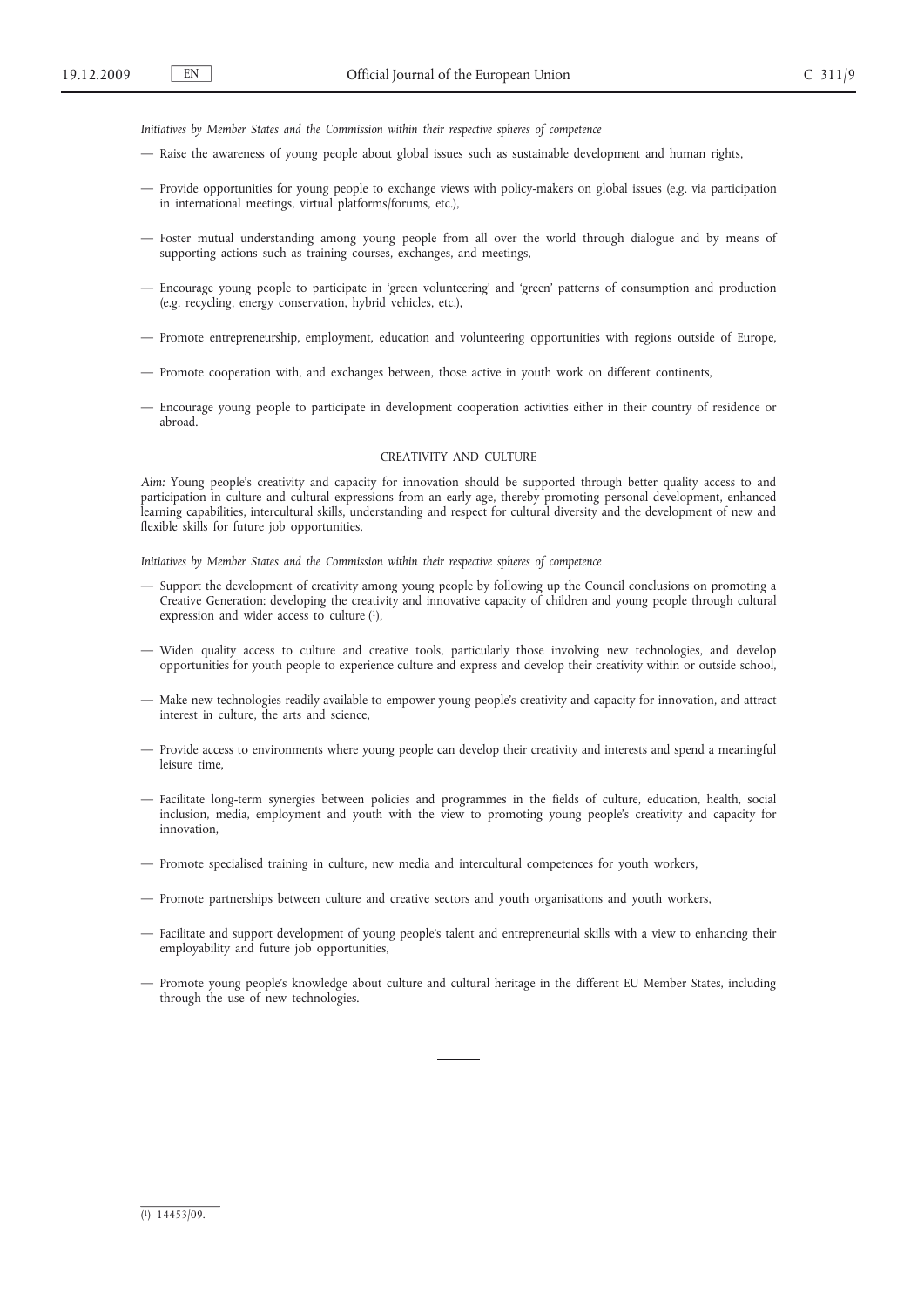# *ANNEX II*

### **PRIORITIES FOR EUROPEAN COOPERATION IN THE YOUTH FIELD DURING THE PERIOD 1 JANUARY 2010-30 JUNE 2011**

### **Overall priority — Youth Employment**

The overall thematic priority for European cooperation in the youth field for the period 1 January 2010-30 June 2011 will be youth employment. During these 18 months, this topic will be discussed in the framework of the structured dialogue. Specific priorities should, wholly or partially, contribute to the overall thematic priority.

*1 January 2010-30 June 2010 — Social Inclusion*

During the first half of 2010 the following issues will be highlighted:

- Strengthening the European Youth Pact within the context of the post-2010 Lisbon Strategy,
- Social inclusion of young people with fewer opportunities,
- The role of local and regional authorities in youth policy,
- Cooperation with the Latin American countries.

### *1 July 2010-31 December 2010 — Youth Work*

During the second half of 2010 the following issues will be highlighted:

- Youth work and the accessibility of youth work and activities to the poorest children and young people,
- Young people's access to culture.
- *1 January 2011-30 June 2011 Participation*

During the first half of 2011 the following issues will be highlighted.

- Citizenship and participation of young people, with an emphasis on social, economic, cultural and political participation and human rights,
- Voluntary activities of young people their contribution to the development of local communities.